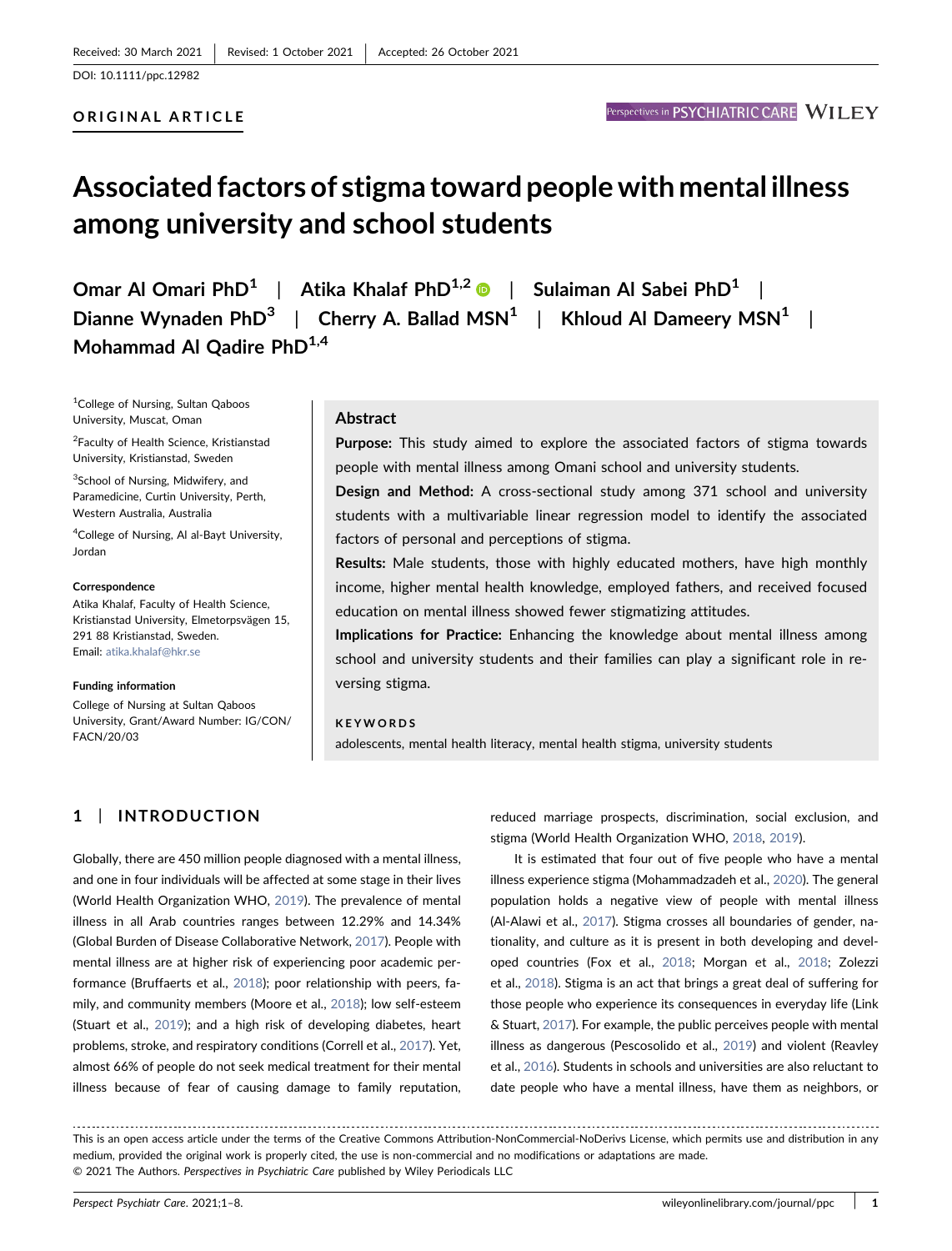make friendships with them (Al Omari et al., [2019;](#page-6-5) DuPont‐Reyes et al., [2020](#page-6-6)). The public stigma towards people with mental illness experience is usually followed by self‐stigma where they also view themselves negatively (Ayenalem et al., [2017\)](#page-6-7). Mass media plays a significant role in supporting stigma as it portrays people with mental illness as being unsafe, violent, unpredictable, and weak (Chatterjee & Singh, [2018](#page-6-8)). The work with correcting societies' perception of people with mental illness, therefore, needs to be based on evidence that takes into consideration all aspects contributing to the stigmatizing attitudes.

In Arab countries, stigma toward people who have a mental illness can impede the person's ability to seek help and receive effective treatment (Mohammadzadeh et al., [2020](#page-7-4); Zolezzi et al., [2018\)](#page-7-6). An Omani study showed that the general public held negative attitudes towards individuals with mental illness (Al‐Alawi et al., [2017](#page-6-3)). Stigma towards people with mental illness is further exacerbated by myths about the causes of mental illness; for example, some Arabs believe it is caused by evil spirits, black magic (Sehr), or the evil eye (Hasad) (Alahmed et al., [2018;](#page-6-9) Merhej, [2019;](#page-7-10) Zolezzi et al., [2018](#page-7-6)). As a result, families often seek the help of Sheikh (Islamic scholar) rather than mental health professionals which may lead to delays in diagnosis and treatment and the worsening of the person's illness (Al‐Adawi, [2017](#page-6-10); Merhej, [2019\)](#page-7-10). One of the suggested solutions to decrease stigma and improve help-seeking behaviors and pathways to care is to increase the general population's level of mental health literacy (Huang et al., [2019](#page-7-11)). Previous studies reported a significant increase in knowledge and a decrease in stigma among adolescents as a result of education programs (Campos et al., [2018](#page-6-11); Yang et al., [2018](#page-7-12)).

Oman is a developing country located on the southeastern coast of the Arabian Peninsula in Western Asia and the majority of the Omani population are young (Al Alawi et al., [2016\)](#page-6-12). The Omani Government pays special attention to promoting general health among the population (Al Maqbali et al., [2019](#page-6-13)). However, stigma towards people with mental illness is still prominent within the community (Al‐Alawi et al., [2017\)](#page-6-3). There is a dearth of studies conducted in the Arabic region, which explored stigma towards people with mental illness among school and university students. The aim of the current research was to explore the associated factors of stigma towards people with mental illness among Omani school and university students.

## 2 | METHODS

A cross‐sectional design was utilized in this study

## 2.1 | Sample and settings

The sample comprised of school and university students who were: (1) Omani (2) aged 15–24 years; (3) registered students in the current semester, and (4) able to read and understand the Arabic language. This age group (youth) was selected for the current study as at this

critical age many ongoing changes in physical, psychological, and social dimensions are emerging. Any interruption in this normal process can lead to significant negative ramifications on the person's psychological development, which may alienate the individuals from their community. The total number of adolescents, who aged between 15 and 19 years old is 637,256 persons. To calculate the sample size, Sloven's formula was used  $n = N/(1 + Ne^2)$ . The formula can be explained as  $n =$  number of individuals that should be included in the study,  $N =$  total available population, and  $e =$  the margin of error which is usually set to 0.05.

$$
n = 637256/(1 + 637256*(0.05)^2) = 399
$$
 participants

A sample of university students from all over Oman who attend one of the largest and only governmental university in Oman was recruited for the research. Similarly, a sample of government school students from different Omani governates was recruited. Of 600 surveys circulated among school (300) and university (300) students, 371 completed the survey which makes the response rate 62%.

## 2.2 | Data collection

The study was approved by the Research and Ethics Committee in the College of Nursing at Sultan Qaboos University (REC/2018‐ 2019/1) and the Ministry of Education (2819186833). This study was conducted in line with the recommendations from the declaration of Helsinki. After obtaining the ethical approval, research assistants approached the potential participants in schools and universities and explained to them the purpose, methods, and significance of this study. Participants who were interested received an envelope containing an information sheet, consent form and the self‐report survey to be completed in their free time. All students under 18 were required to have their parents' written consent before participating in the research. Students were instructed to read the information sheet; sign the consent forms (if they were ≥18 years); complete the survey and place the completed survey in a sealed envelope in the designated collection place at the administrative office at the university or participating schools.

# 3 | MEASUREMENT

#### 3.1 | The outcome variable: Stigma

Stigma was measured by the Peer Mental Health Stigmatization Scale (PMHSS); developed by McKeague et al. [\(2015\)](#page-7-13). The survey measures personal stigma and community stigma and consists of 24 items measuring with possible ranging scores between 16 and 80: stigma awareness (8 items), stigma agreement (8 items), Positive reactions (8 items). An Overall stigma score (16 items) is retrieved from those different dimensions. Higher scores indicate a more negative attitude toward people with mental illness. Students reported their responses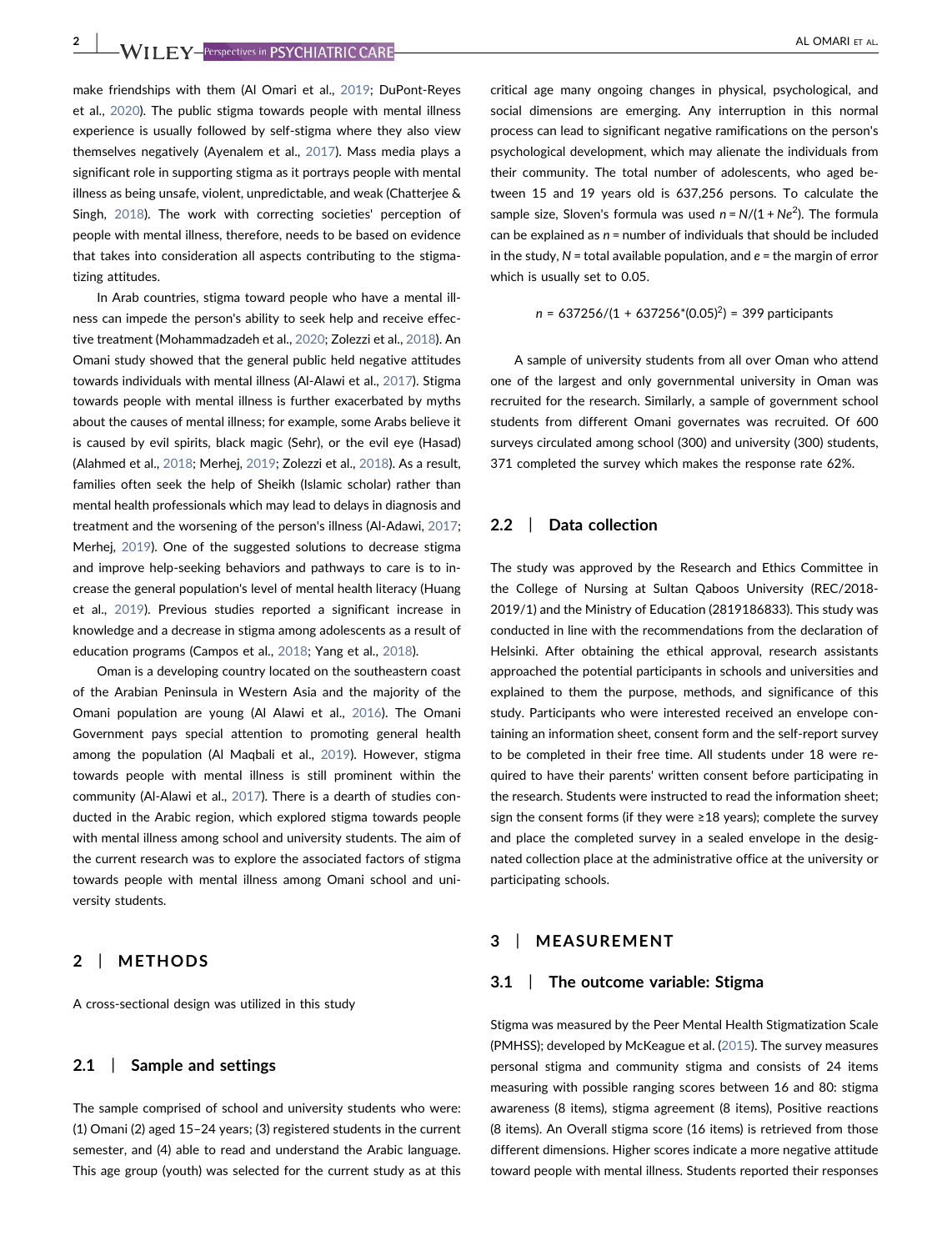to all items using a five‐point Likert scale with 1 = disagree completely and 5 = agree completely. The survey is valid and reliable (Cronbach alpha = 0.753). Permission to use the survey was obtained from the originators of the survey.

# 3.2 | The explanatory variables: Demographics and the mental health knowledge

#### (1) Demographics

Students were requested to provide some information, for example, their age, gender, education level, family income, parents' level of education, and self‐reporting of mental and chronic illnesses.

(2) The Mental Health Knowledge Questionnaire (MHKQ).

Mental health literacy was measured using the Mental Health Knowledge Survey; which consists of 20 items with possible ranging scores (0–20) and was developed by the Chinese Ministry of Health ([2010](#page-6-14)) to survey people 15 years and over about their knowledge of mental health. A total score is produced by summing all items; one point is given to each correct answer and a higher score reflects greater knowledge. Cronbach's alpha value is 0.68.

The surveys were translated to Arabic language using the World Health Organisation (WHO) translation guideline (World Health Organization WHO, [2019\)](#page-7-14). The researchers conducted forward and back translation; pre-testing and cognitive interviewing were completed to produce the final copy of the survey. The Cronbach alpha for PMHSS was 0.761 and the Kuder–Richardson for MHKQ was 0.65 in the current study. The Cronbach alpha for PMHSS was 0.761 and the Kuder–Richardson for MHKQ was 0.65 in the current study. No revision was needed or introduced to the translated versions of the questionnaires.

# 3.3 | Data analysis

Data were entered into the SPSS Version 23.0 for Windows (SPSS Inc.) installed on a computer protected by password at the principal investigator's office and only the principal investigator had the access to the computer. Descriptive statistics and correlations were carried out to describe sample characteristics and knowledge scores. Inferential statistics including independent t‐test and analysis of variance were used to test the differences between means of the dependent continuous variable "Overall stigma" level and the demographic data (e.g., gender, self‐reporting with mental illness, self‐ reporting of chronic illness, and parents' level of education). Multivariable linear regression was conducted to identify to what extent variables (demographics; mental health literacy) were associated with stigma towards people with mental illness among the school and university students.

In the multivariable linear regression model, the variables of interest, which were identified in previous literature as significant, and

which were significant at the bivariate level were all included in the regression model. The included variables on the nominal level were; gender (Female/Male), study level (University/School), history of chronic illness (Yes/No), and received education about mental illness (Yes/No). The first step was to create dummy variables of the categorical variables of ordinal level, namely mother's level of education, and monthly income. In the next step, a correlation matrix and a scatterplot were run to test the multicollinearity between the independent variables. All correlations were less than 0.7 indicating no problematic multicollinearity. Similarly, the visual inspection of the scatterplots showed no linear correlation between the independent variables. Statistical significance was set at  $p < 0.05$ .

# 4 | RESULTS

A total of 371 students participated in the study with an overall mean age of 19.8 years (16.72 for school students and 21.85 for university students). The majority of participants were females (85%) and at the university level (59%), followed by 12th grade students (19.4%). Only 4.3% of the participants were diagnosed with a mental illness and few (12.7%) reported having a family member or friend diagnosed with a mental illness (12.7%). See Table [1.](#page-3-0)

The average level of mental health stigma was 45.32 (SD = 9.28). The mean stigma score was higher among the male adolescents ( $m = 48.11$ ,  $SD = 7.24$ ), t (369) = 2.918;  $p < 0.01$ ; university students  $(m = 47.57, SD = 9.58), t (369) = 5.84; p < 0.01; adolescents who pre-$ viously attended workshops about mental illness ( $m = 47.49$ , SD = 10.64),  $t$  (369) = 2.751;  $p < 0.05$ ; and adolescents who had history of chronic illness ( $m = 48.26$ ,  $SD = 12.53$ ),  $t$  (369) = 2.195;  $p < 0.05$ compared with their counterparts (Table [2\)](#page-4-0). Overall stigma had a significant weak negative correlation with knowledge about mental illness ( $r = -0.133$ ,  $p < 0.001$ ) and a positive significant relationship with the age  $(r = 0.266, p < 0.001)$ .

A multiple linear regression model was conducted to identify associated factors with stigma. In the beginning, dummy variables were created from variables with more than two categories. Then, a correlation matrix was created to test the multicollinearity and the association between variables was found to be less than 0.7. The independent variables identified in previous literature as significant and were significant at the bivariate level were entered into the model. The final model was significant compared with the constant (F (11, 359) = 8.69,  $p < 0.001$ ).  $R^2$  and adjusted  $R^2$  of the final model were 0.210 and = 0.186, respectively. Participants' perceptions of stigma towards people with mental illness were significantly associated with gender, mothers' level of education, monthly income, health literacy, and receiving focused education on mental illness. Being a male adolescent; studying at university; having higher mental health knowledge, and attending prior workshops related to mental illness was associated with higher stigma scores. That is, adolescents were more aware of mental health stigma which means more acceptance of their peers with mental illness and more likely to interact with them. However, having a high income (more than 2000 Omani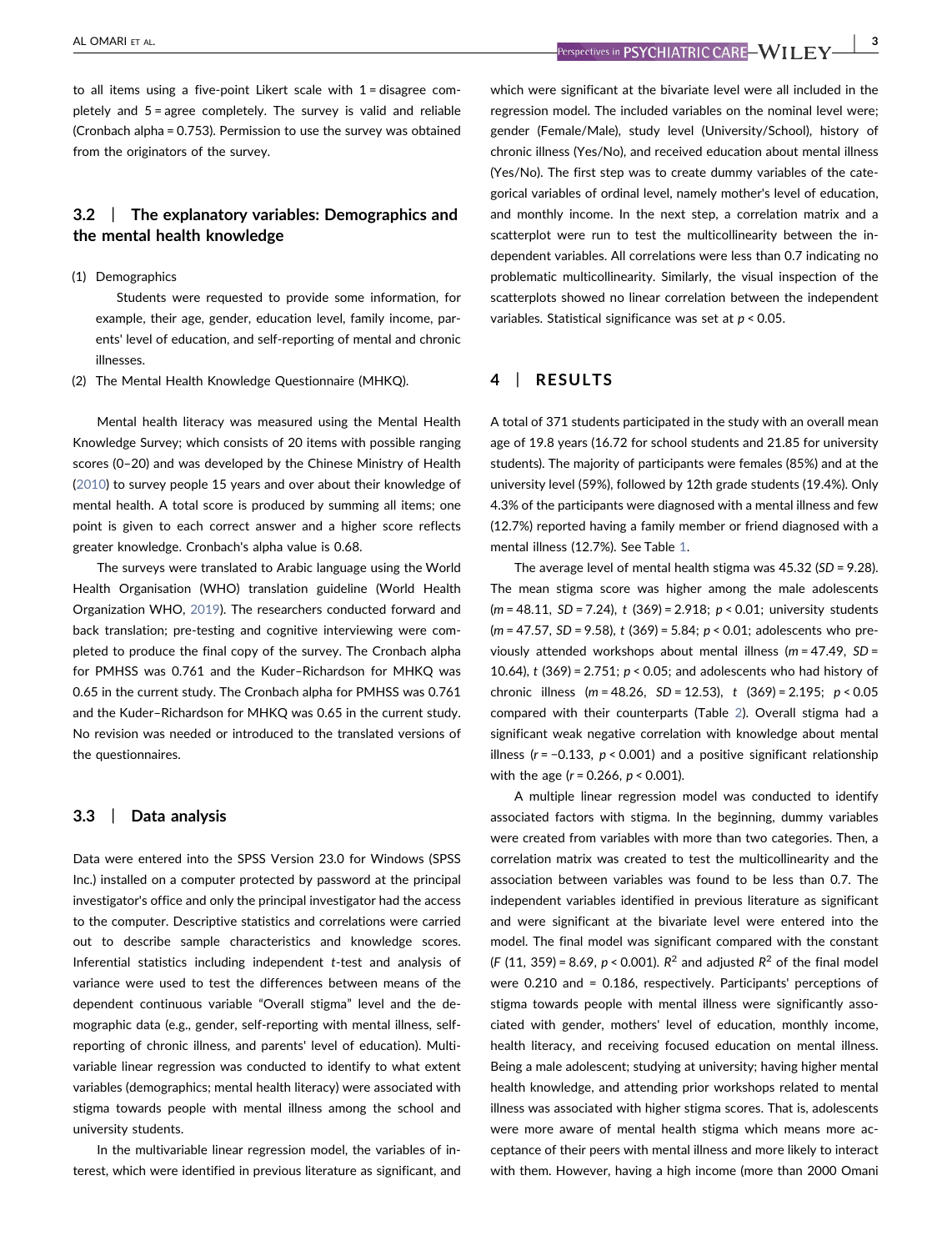|                                                | <b>School</b><br>age ( $n = 152$ ) | <b>University</b><br>age $(n = 219)$ | Overall<br>$(n = 371)$ |
|------------------------------------------------|------------------------------------|--------------------------------------|------------------------|
|                                                | M(SD)                              | M(SD)                                | M (SD)                 |
| Age, mean $(SD)$ range $(16-24)$               | 16.79 (0.81)                       | 21.89 (1.15)                         | 19.8 (2.70)            |
| Knowledge, mean (SD)<br>range $(4-20)$         | 12.95 (2.40)                       | 13.74 (2.48)                         | 13.42 (2.47)           |
| Stigma, mean (SD) range (19-78)                | 42.08 (7.77)                       | 47.57 (9.58)                         | 45.32 (9.28)           |
| Characteristic                                 | n (%)                              | n (%)                                | n (%)                  |
| Gender                                         |                                    |                                      |                        |
| Male                                           | 7(4.6)                             | 47 (21.5)                            | 54 (14.6)              |
| Female                                         | 145 (95.4)                         | 172 (78.5)                           | 317 (85.4)             |
| Mother's education level                       |                                    |                                      |                        |
| Illiterate                                     | 21 (13.8)                          | 58 (26.5)                            | 79 (21.3)              |
| Elementary                                     | 24 (15.8)                          | 49 (22.4)                            | 73 (19.7)              |
| Secondary                                      | 57 (37.5)                          | 55 (25.1)                            | 112 (30.3)             |
| University                                     | 50 (32.9)                          | 56 (25.6)                            | 106 (28.6)             |
| Father's education level                       |                                    |                                      |                        |
| <b>Illiterate</b>                              | 5(3.3)                             | 30 (13.7)                            | 35(9.4)                |
| Elementary                                     | 18 (11.8)                          | 43 (19.6)                            | 61 (16.4)              |
| Secondary                                      | 46 (30.3)                          | 72 (32.9)                            | 118 (31.8)             |
| University                                     | 81 (53.3)                          | 73 (33.3)                            | 154 (41.5)             |
| Self-report of mental health<br>problem        | 7(4.6)                             | 9(4.1)                               | 16(4.3)                |
| Friend diagnosed with mental<br>illness        | 11(7.2)                            | 44 (20.1)                            | 55 (14.8)              |
| Family member diagnosed with<br>mental illness | 13 (8.6)                           | 34 (15.5)                            | 47 (12.7)              |
| Self-report of chronic illness                 | 13 (8.6)                           | 29 (13.2)                            | 42 (11.3)              |
| Received education about<br>mental illness     | 23(15.1)                           | 76 (34.7)                            | 99 (26.7)              |
| Visit a psychologist                           | 16 (10.5)                          | 35 (16)                              | 51 (13.7)              |

<span id="page-3-0"></span>TABLE 1 Sample characteristics by age group  $(N = 371)$ 

Abbreviation: SD, standard deviation.

riyals per month) was associated with a more stigmatizing attitude toward people with mental illness (Table [3](#page-4-1)).

# 5 | DISCUSSION

This study explored the associated factors of mental health stigma among Omani school and university students toward people with mental illness. The results showed that gender, mothers' level of education, monthly income, health literacy, and receiving focused education on mental illness were all significantly associated factors with mental health stigma.

The descriptive findings show a low rate of school and university students who were diagnosed with mental illness although about one

in ten had a family member or a friend diagnosed with a mental illness. Contradictive findings were reported in different Arab countries with both low prevalence (4%–8% in Egypt, Sudan, and Kuwait) (Dardas et al., [2016\)](#page-6-15), and other higher prevalence in a similar context and neighboring countries such as Saudi Arabia, 28.5% (Alghadeer et al., [2018](#page-6-16)), and Jordan, 34% (Dardas et al., [2017](#page-6-17)). The health‐ seeking behavior influenced by the existing stigmatization towards persons with mental illness might explain the low rate of diagnosed persons with mental illness in our sample, meaning that this low prevalence does not necessarily reflect the actual number of persons with mental illness. This calls for immediate action to detect and treat this prevailing public health issue. There is also a need for a national strategy to educate the population and encourage young people to seek treatment. Furthermore, there is a need for comprehensive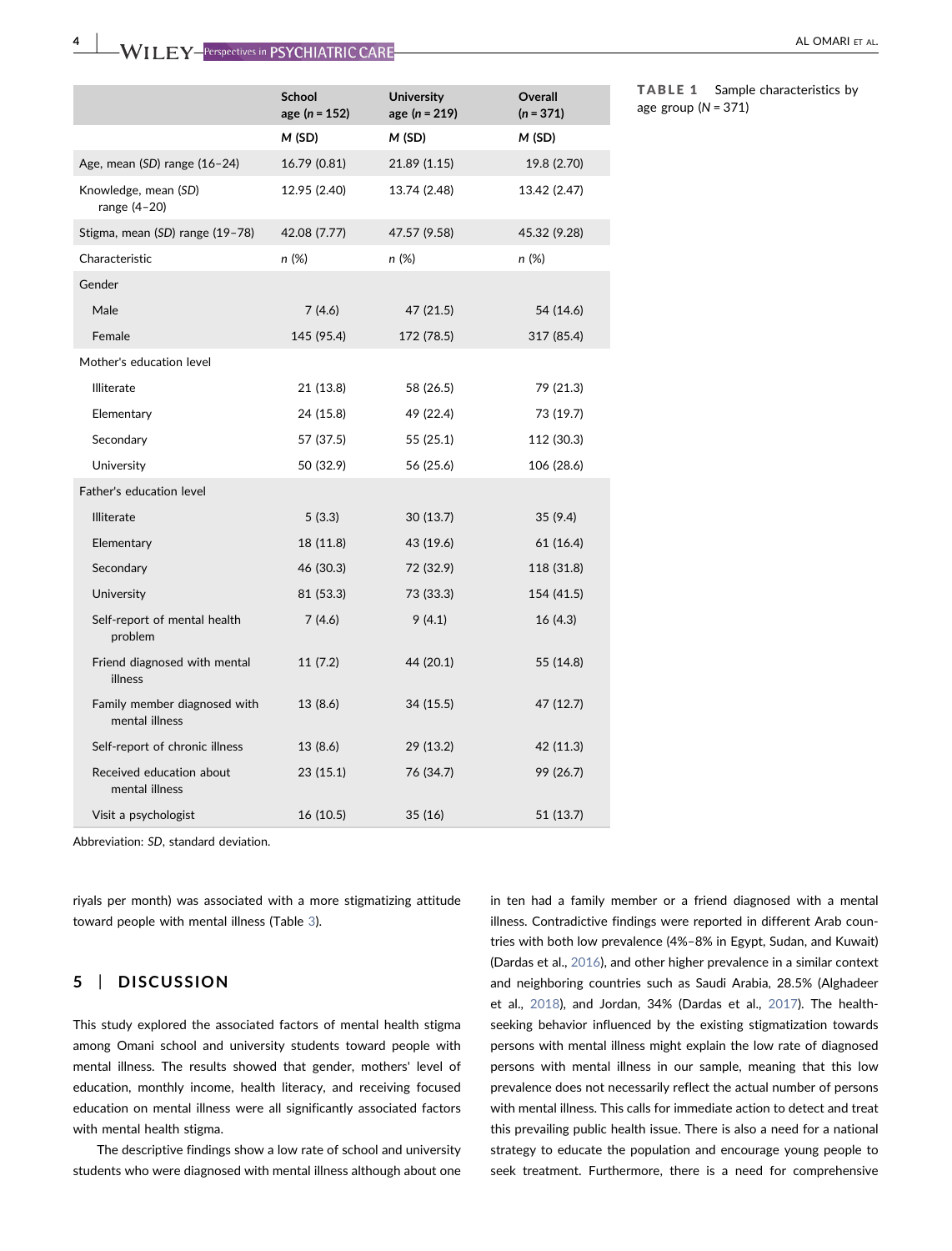<span id="page-4-0"></span>

| TABLE 2 Bivariate statistics of mental health stigma among |  |  |
|------------------------------------------------------------|--|--|
| university students and school teenagers in Oman           |  |  |

| Characteristic                                 | Stigma score, M (SD) | p-value |
|------------------------------------------------|----------------------|---------|
| Age group                                      |                      | < 0.001 |
| School-age                                     | 42.08 (7.77)         |         |
| University-age                                 | 47.57 (9.58)         |         |
| Gender                                         |                      | 0.004   |
| Male                                           | 48.11 (7.24)         |         |
| Female                                         | 44.84 (9.51)         |         |
| Mother's education level                       |                      | 0.002   |
| <b>Illiterate</b>                              | 46.27 (9.52)         |         |
| Elementary                                     | 45.64 (8.21)         |         |
| Secondary                                      | 42.72 (8.19)         |         |
| University                                     | 47.24 (10.30)        |         |
| Father's education level                       |                      | 0.626   |
| <b>Illiterate</b>                              | 46.97 (11.33)        |         |
| Elementary                                     | 45.93 (8.66)         |         |
| Secondary                                      | 44.93 (8.41)         |         |
| University                                     | 44.99 (9.76)         |         |
| Family income                                  |                      | 0.008   |
| Less than 500                                  | 47.60 (8.163)        |         |
| 501-1000                                       | 43.72 (9.319)        |         |
| 1001-1500                                      | 45.62 (7.900)        |         |
| 1501-2000                                      | 49.79 (14.513)       |         |
| More than 2000                                 | 43.13 (7.394)        |         |
| Attend workshop about mental<br>illness        |                      | 0.006   |
| Yes                                            | 47.49 (10.64)        |         |
| <b>No</b>                                      | 44.52 (8.61)         |         |
| Did you visit psychologist before              |                      | 0.264   |
| Yes                                            | 46.67 (8.4)          |         |
| <b>No</b>                                      | 45.1 (9.4)           |         |
| Family member diagnosed with<br>mental illness |                      | 0.470   |
| Yes                                            | 46.23 (7.57)         |         |
| No                                             | 45.19 (9.5)          |         |
| Friend diagnosed with mental<br>illness        |                      |         |
| Yes                                            | 45.05 (7.58)         | 0.82    |
| No                                             | 45.36 (9.55)         |         |
| Diagnosed with chronic illness                 |                      | 0.029   |
| Yes                                            | 48.26 (12.53)        |         |
| No                                             | 44.94 (8.72)         |         |
|                                                |                      |         |

Abbreviation: SD, standard deviation.

AL OMARI ET AL. | 5

#### <span id="page-4-1"></span>TABLE 3 Associated factors with mental health stigma

| <b>Associated factors</b>                            | ß        | <b>SE</b> | t        | <i>p</i> -value |
|------------------------------------------------------|----------|-----------|----------|-----------------|
| Constant                                             | 51.927   |           |          |                 |
| Female (relative to male)                            | $-1.568$ | 1.337     | $-1.173$ | 0.242           |
| University students (relative to<br>school-students) | 4.611    | 1.066     | 4.328    | < 0.001         |
| Mothers education level<br>(relative to illiterate)  |          |           |          |                 |
| Elementary                                           | 0.004    | 1.403     | 0.003    | 0.997           |
| Secondary                                            | 1.076    | 1.348     | 0.799    | 0.425           |
| University                                           | $-3.291$ | 1.348     | $-2.441$ | 0.015           |
| Income (relative to $>$ /=1000 RO)                   |          |           |          |                 |
| 1001-2000                                            | $-1.466$ | 1.486     | $-0.987$ | 0.324           |
| More than 2000                                       | 4.282    | 1.570     | 2.727    | 0.007           |
| History with chronic illness                         | $-1.695$ | 1.409     | $-1.203$ | 0.230           |
| Received education about<br>mental illness           | $-2.596$ | 1.059     | $-2.451$ | 0.015           |
| Health literacy knowledge                            | $-0.641$ | 0.190     | $-3.380$ | < 0.001         |
| Model $R^2$                                          | 0.20     |           |          |                 |

Abbreviation: SE, standard error.

population‐based studies to address current belief systems regarding mental illness.

As expected, this study found a negative correlation between mental health stigma and previously attended workshop(s) about mental illness and mental health. This finding is in line with other findings highlighting the reverse relationship between self‐stigma and health literacy (Crowe et al., [2018](#page-6-18); Hwang, [2020\)](#page-7-15). Specific interventions and educational programs at the community level such as Mental Health First Aid or community awareness programs to increase the community knowledge in this area could be planned and implemented. There is existing evidence that Mental Health First Aid training could improve the knowledge and skills of the trained persons to better understand, interact with, and help persons with mental illness (Burns et al., [2017;](#page-6-19) Hart et al., [2018](#page-6-20); Rose et al., [2019\)](#page-7-16). School nurses and decision-makers need to consider these significant associated factors and start increasing knowledge about mental illness among school and university students. This can be achieved by including more topics about mental illness in the curricula and providing regular workshops to students. Social media which includes mental health‐promoting messages can also be an effective intervention (Halsall et al., [2019\)](#page-6-21).

Besides health literacy, gender was among other factors associated with mental health stigma. Gender and age are well‐ documented factors found to associate with adolescents' mental health stigma (DuPont‐Reyes et al., [2020](#page-6-6); Heary et al., [2017](#page-6-22)). A most recent study showed that boys, from different ethnicities, seem to be more stigmatizing than girls (DuPont‐Reyes et al., [2020\)](#page-6-6).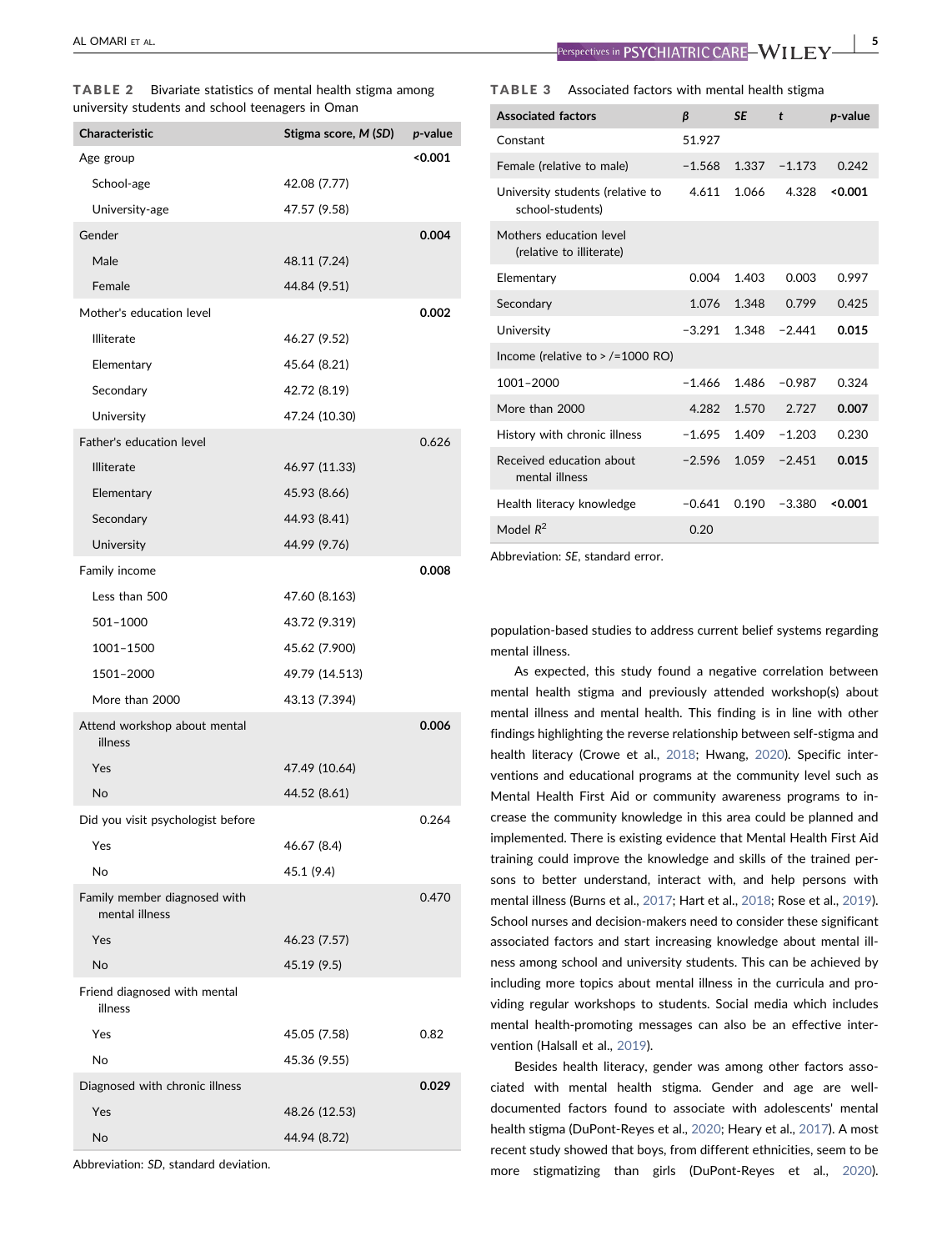For example, they showed less knowledge and more negative attitudes as well as greater avoidance of peers with mental illness compared to girls (DuPont‐Reyes et al., [2020\)](#page-6-6). With regard to age, contradictive findings were reported in a literature review (Kaushik et al., [2016\)](#page-7-17) in which the authors identified several studies confirming that younger people were more accepting compared to adults. The literature review also reported that other studies found that adolescents 14–18 years were less stigmatizing compared to children aged under 12 towards peers with different mental health difficulties (Kaushik et al., [2016](#page-7-17)). Knowledge about adolescent characteristic factors affecting stigma is essential in planning an effective intervention targeting the younger population.

Another contribution of the current study is the confirmation that the stigma score was higher among the university‐aged group compared to the school‐aged group. That is, the university‐aged group was more aware of stigma which means that they were more accepting of their peers with mental illness and more likely to interact with them. Previous research showed that knowledge about mental health was positively associated with increased age and higher levels of education (Kaushik et al., [2016](#page-7-17)). Another sociodemographic factor associated with mental health stigma in the current study was the monthly income of the household. Previous research found that the beliefs of children and adolescents regarding mental health stigma are associated with socioeconomic status (DuPont‐Reyes et al., [2020\)](#page-6-6). Further studies are required to validate the current study findings in the Omani context. Empowering women may influence the young generations' attitudes and beliefs to reverse stigma. The family interventional program can have a double positive impact on reducing stigma. Healthcare providers and decision‐makers need to target the family in future plans.

# 6 | LIMITATIONS

This study does not come without some limitations. The self‐reported nature of the questionnaires, the cross‐sectional design, and the relatively small sample size of the study are limiting factors for the generalizability of the findings. However, the variety of the sample with regard to gender, age groups, and the geographical representation of the participants could all be factors enhancing the generalizability. However, the generalizability to other populations might be limited because the sample selected based on prevailing characteristics of a specific population at a certain point in time might differ from those included in the current study.

# 7 | RECOMMENDATIONS

Findings from this study suggest that mental health literacy needs to be investigated thoroughly, along with strategies implemented to combat mental health stigma, especially in relation to mental health literacy, both on personal and community levels. Although the findings of this study confirm the previous studies' findings of

stigma, culture may shape the perception and attitudes of people toward stigma. More qualitative research is therefore needed to clarify the nature of stigma and the influence of culture. In addition, a feasible and implementable strategy using the available techniques could be used to: (1) facilitate the delivery of health‐ promoting messages, (2) target the younger populations to combat the negative effects of social stigmatization of mental illness, and (3) minimize the effects of personal stigma on the health‐seeking behaviors. Thus, both healthcare authorities and the public health sector, as well as the ministries of education and higher education are highly recommended to collaborate interprofessionally and work on several levels including the community, the family, the schools, and the universities to promote mental health awareness and stigma‐awareness.

# 8 | CONCLUSIONS

We observed some potentially modifiable associated factors with stigma including knowledge level, and young adults and their parents' level of education. Taking the aforementioned factors into consideration like enhancing the knowledge about mental illness among school and university students and their families can play a significant role in reversing this phenomenon and translating this acquired knowledge to attitude and practice. Furthermore, our findings in the context of Omani culture confirm the previously reported international findings. Thus, international anti‐stigma campaigns are needed to combat the prevailing negative attitudes towards people with mental illness. In addition, a broader investigation of stigma towards people with mental illness among adolescents is recommended.

# 9 | IMPLICATIONS FOR PSYCHIATRIC NURSING PRACTICE

Our findings show an association between stigma and young individuals' health literacy in form of attendance of workshops on mental health, higher mental health knowledge, and studies at the university level. As one of the main objectives of psychiatric health nursing is to provide holistic care including helping patients to overcome stigmas associated with mental illness, the mental health nurses could initiate a movement to enhance, maintain, and promote mental health literacy among the young population. Several areas within the scope of psychiatric nursing practice could be used to enhance young people's positive attitudes towards individuals with mental illness. One example is the use of social media, another is to provide focused education in educational institutions on different levels, and to target school and university students' course curricula for inclusion of mental health-related topics. Furthermore, mental health nurses in collaboration with school nurses could plan family interventional programs on how to foster a positive attitude towards mental illness within the family expecting a positive impact on reducing stigma in the society.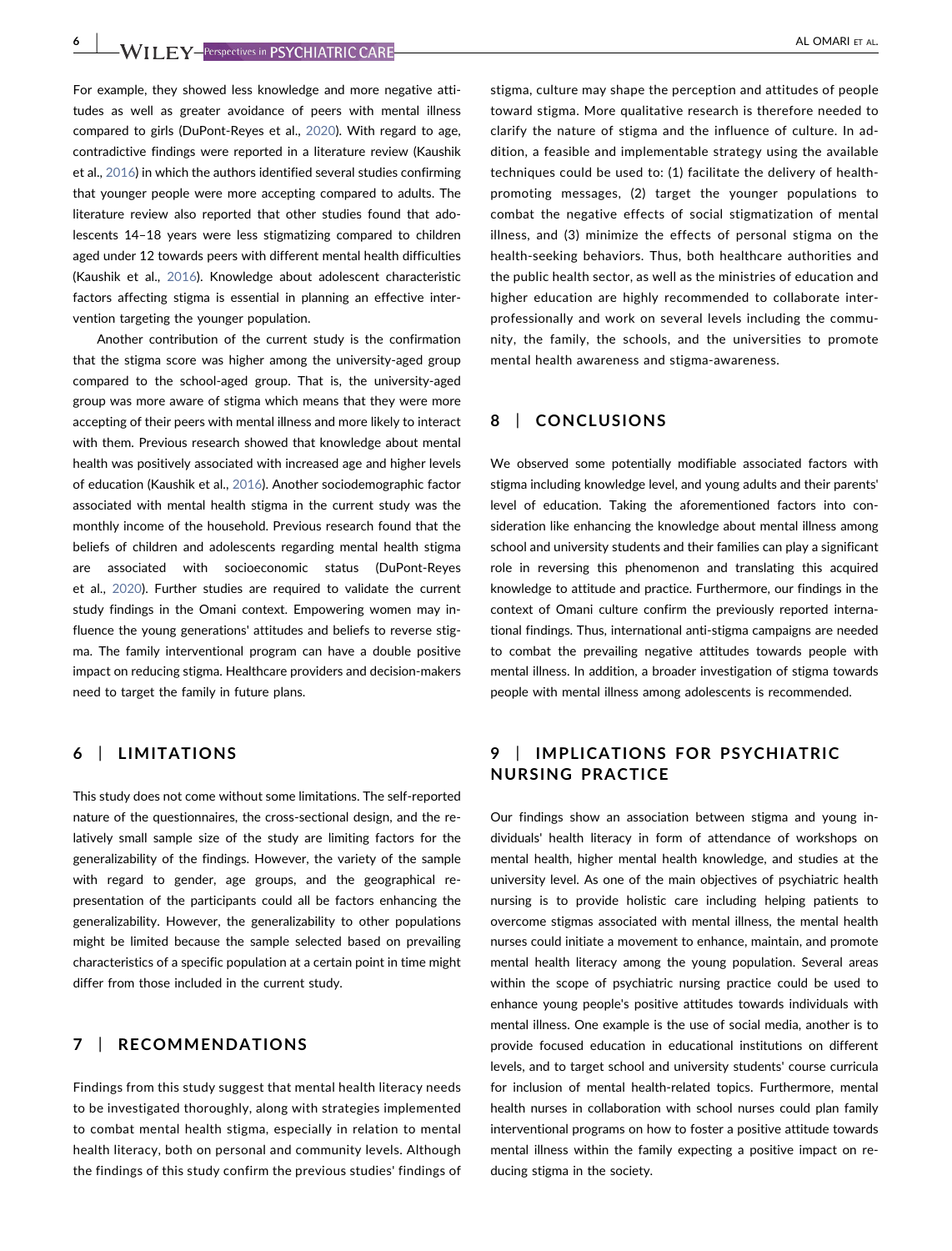#### ACKNOWLEDGMENTS

We would like to acknowledge the College of Nursing at Sultan Qaboos University for financing this study.

#### CONFLICT OF INTERESTS

The authors declare that there are no conflict of interests.

## ETHICS STATEMENT

The study was approved by the Research and Ethics Committee in the College of Nursing at Sultan Qaboos University (REC/2018‐ 2019/1) and the Ministry of Education in Oman (2819186833).

## AUTHORSHIP STATEMENT

All authors listed in the manuscript meet the authorship criteria according to the latest guidelines of the International Committee of Medical Journal Editors, and all authors are in agreement with the manuscript.

#### AUTHOR CONTRIBUTIONS

Omar Al Omari: Conceptualization, Supervision & Project administration. Atika Khalaf: Conceptualization & Writing ‐ Original Draft. Sulaiman Al Sabei: Methodology & Formal analysis. Dianne Wynaden: Writing - Review & Editing. Cherry Ann Ballad: Investigation & Visualization. Khloud Al Dameery: Investigation & Methodology. Mohammad Al Qadire: Formal analysis.

### DATA AVAILABILITY STATEMENT

The data that support the findings of this study are available from the corresponding author upon reasonable request.

# ORCID

Atika Khalaf <http://orcid.org/0000-0002-9958-0222>

#### REFERENCES

- <span id="page-6-12"></span>Al Alawi, M., Al Sinawi, H., Al Maqbali, M., & Al Hatmi, H. (2016). Perception of stigma among attendees of tertiary care psychiatric clinic in Oman. International Journal of Public Health Safe, 1(108), 2.
- <span id="page-6-13"></span>Al Maqbali, M. R., Al Omari, O., Slimane, S. B. A., & Balushi, N. A. (2019). The nursing profession in Oman: An overview. Nursing Science Quarterly, 32(4), 322–325.
- <span id="page-6-5"></span>Al Omari, O., Wynaden, D., Alkhawaldeh, A., Al‐Delaimy, W., Heslop, K., Al Dameery, K., & Bani Salameh, A. (2019). Knowledge and attitudes of young people toward mental illness: A cross sectional study. Comprehensive Child and Adolescent nursing, 1–13.
- <span id="page-6-10"></span>Al‐Adawi, S. (2017). Mental health services in Oman: The need for more cultural relevance. Oman Medical Journal, 32(2), 83–85.
- <span id="page-6-9"></span>Alahmed, S., Anjum, I., & Masuadi, E. (2018). Perceptions of mental illness etiology and treatment in Saudi Arabian healthcare students: A cross‐sectional study. SAGE Open Medicine, 6, 2050312118788095.
- <span id="page-6-3"></span>Al‐Alawi, M., Al‐Sinawi, H., Al‐Adawi, S., Jeyaseelan, L., & Murthi, S. (2017). Public perception of mental illness in Oman: A cross sectional study. International Journal of Culture and Mental Health, 10(4), 389–399.
- <span id="page-6-16"></span>Alghadeer, S. M., Alhossan, A. M., Al‐Arifi, M. N., Alrabiah, Z. S., Ali, S. W., Babelghaith, S. D., & Altamimi, M. A. (2018). Prevalence of mental disorders among patients attending primary health care centers in the capital of Saudi Arabia. Neurosciences, 23(3), 238–243.
- <span id="page-6-7"></span>Ayenalem, A. E., Tiruye, T. Y., & Muhammed, M. S. (2017). Impact of self stigma on quality of life of people with mental illness at Dilla University Referral Hospital, South Ethiopia. American Journal of Health Research, 5(5), 125–130.
- <span id="page-6-1"></span>Bruffaerts, R., Mortier, P., Kiekens, G., Auerbach, R. P., Cuijpers, P., Demyttenaere, K., Green, J. G., Nock, M. K., & Kessler, R. C. (2018). Mental health problems in college freshmen: Prevalence and academic functioning. Journal of Affective Disorders, 225, 97–103.
- <span id="page-6-19"></span>Burns, S., Crawford, G., Hallett, J., Hunt, K., Chih, H. J., & Tilley, P. M. (2017). What's wrong with John? A randomised controlled trial of Mental Health First Aid (MHFA) training with nursing students. BMC Psychiatry, 17(1), 111.
- <span id="page-6-11"></span>Campos, L., Dias, P., Duarte, A., Veiga, E., Dias, C. C., & Palha, F. (2018). Is it possible to "find space for mental health" in young people? Effectiveness of a school‐based mental health literacy promotion program. International Journal of Environmental Research and Public Health, 15(7), 1426.
- <span id="page-6-8"></span>Chatterjee, S., & Singh, A. K. (2018). Comprehensive review of Interpretations and role of Media in elucidating the issue of Mental illness to public. Integrated Journal of Social Sciences, 5(1), 15–21.
- <span id="page-6-14"></span>Chinese Ministry of Health. (2010). Survey evaluation protocol of mental health work from the General Office of the Ministry of Health (MOHCDC[2010] Number 24). [http://www.gov.cn/gzdt/2010-03/](http://www.gov.cn/gzdt/2010-03/08/content_1550552.htm) [08/content\\_1550552.htm](http://www.gov.cn/gzdt/2010-03/08/content_1550552.htm)
- <span id="page-6-2"></span>Correll, C. U., Solmi, M., Veronese, N., Bortolato, B., Rosson, S., Santonastaso, P., Thapa‐Chhetri, N., Fornaro, M., Gallicchio, D., Collantoni, E., Pigato, G., Favaro, A., Monaco, F., Kohler, C., Vancampfort, D., Ward, P. B., Gaughran, F., Carvalho, A. F., & Stubbs, B. (2017). Prevalence, incidence and mortality from cardiovascular disease in patients with pooled and specific severe mental illness: A large‐scale meta‐analysis of 3,211,768 patients and 113,383,368 controls. World Psychiatry, 16(2), 163–180.
- <span id="page-6-18"></span>Crowe, A., Mullen, P. R., & Littlewood, K. (2018). Self‐stigma, mental health literacy, and health outcomes in integrated care. Journal of Counseling & Development, 96(3), 267–277.
- <span id="page-6-15"></span>Dardas, L. A., Bailey, Jr., D. E., & Simmons, L. A. (2016). Adolescent depression in the Arab region: A systematic literature review. Issues in Mental Health Nursing, 37(8), 569–585.
- <span id="page-6-17"></span>Dardas, L. A., Silva, S. G., Smoski, M. J., Noonan, D., & Simmons, L. A. (2017). Personal and perceived depression stigma among Arab adolescents: Associations with depression severity and personal characteristics. Archives of Psychiatric Nursing, 31(5), 499–506. <https://doi.org/10.1016/j.apnu.2017.06.005>
- <span id="page-6-6"></span>DuPont‐Reyes, M. J., Villatoro, A. P., Phelan, J. C., Painter, K., & Link, B. G. (2020). Adolescent views of mental illness stigma: An intersectional lens. American Journal of Orthopsychiatry, 90(2), 201–211.
- <span id="page-6-4"></span>Fox, A. B., Earnshaw, V. A., Taverna, E. C., & Vogt, D. (2018). Conceptualizing and measuring mental illness stigma: The mental illness stigma framework and critical review of measures. Stigma and health, 3(4), 348–376.
- <span id="page-6-0"></span>Global Burden of Disease Collaborative Network. (2017). Global Burden of Disease Study 2016 (GBD 2016) Results. [http://ghdx.healthdata.](http://ghdx.healthdata.org/gbd-results-tool) [org/gbd-results-tool](http://ghdx.healthdata.org/gbd-results-tool)
- <span id="page-6-21"></span>Halsall, T., Garinger, C., Dixon, K., & Forneris, T. (2019). Evaluation of a social media strategy to promote mental health literacy and helpseeking in youth. Journal of Consumer Health on the Internet, 23(1), 13–38.
- <span id="page-6-20"></span>Hart, L. M., Morgan, A. J., Rossetto, A., Kelly, C. M., Mackinnon, A., & Jorm, A. F. (2018). Helping adolescents to better support their peers with a mental health problem: A cluster-randomised crossover trial of teen Mental Health First Aid. Australian & New Zealand Journal of Psychiatry, 52(7), 638–651.
- <span id="page-6-22"></span>Heary, C., Hennessy, E., Swords, L., & Corrigan, P. (2017). Stigma towards mental health problems during childhood and adolescence: Theory,